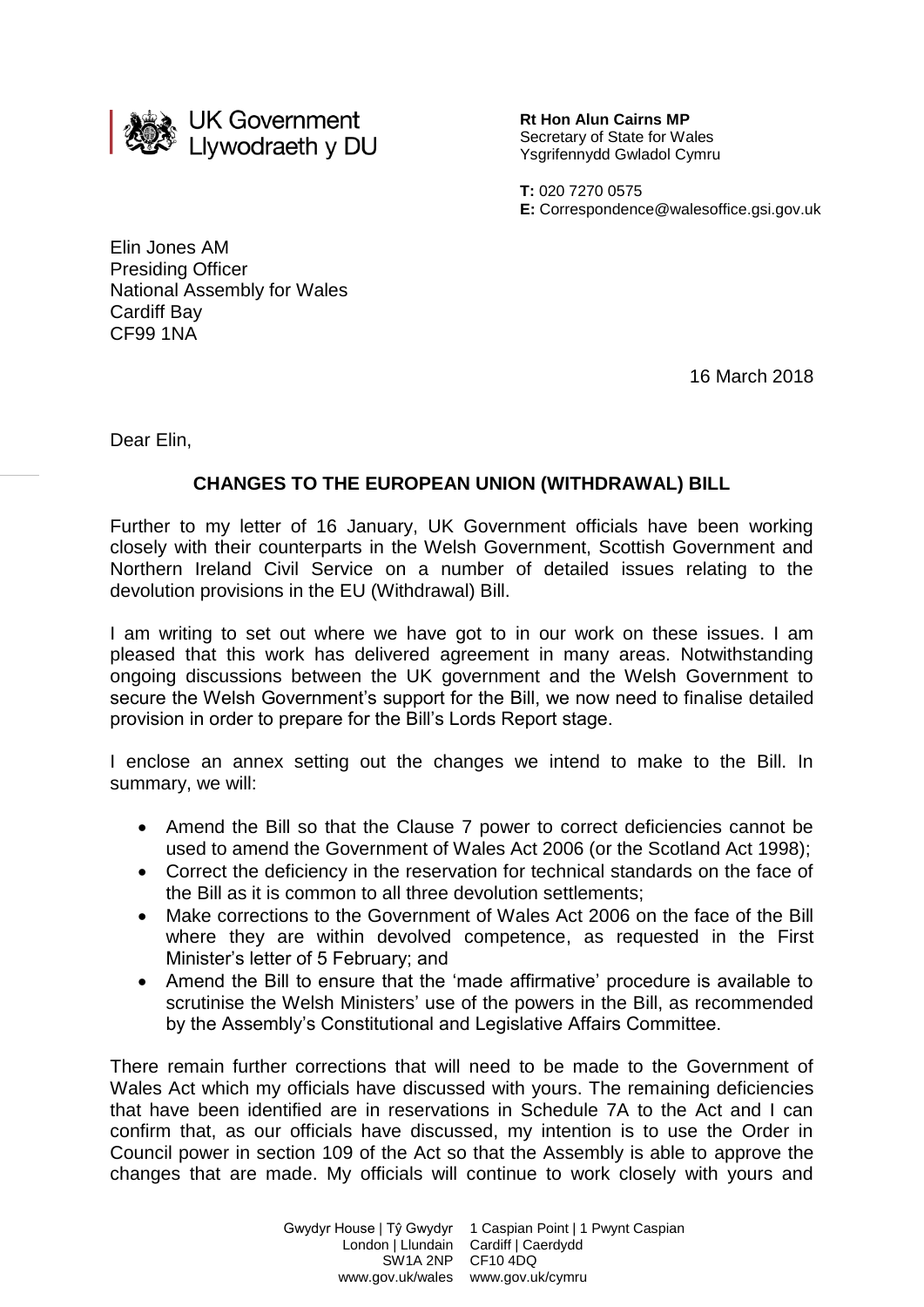counterparts in the Welsh Government over the coming weeks to ensure that you are sighted on the changes that will be made in this order.

There remain some outstanding issues relating to scrutiny arrangements by the Assembly where the First Minister's view, as set out in his 5 February letter, differs from the recommendations made by the Assembly's Constitutional and Legislative Affairs Committee following its scrutiny of the Bill. I have asked the First Minister to confirm whether his consideration of the Committee's recommendations have resulted in any change in what he is seeking.

I am copying this letter to the First Minister and to the Chairs of the Assembly's Constitutional and Legislative Affairs Committee and External Affairs and Additional Legislation Committee. I am also writing in similar terms to the First Minister.

Yours,

**Rt Hon Alun Cairns MP** Secretary of State for Wales Ysgrifennydd Gwladol Cymru

Gwydyr House | Tŷ Gwydyr London | Llundain SW1A 2NP

1 Caspian Point | 1 Pwynt Caspian Cardiff | Caerdydd CF10 4DQ www.gov.uk/wales www.gov.uk/cymru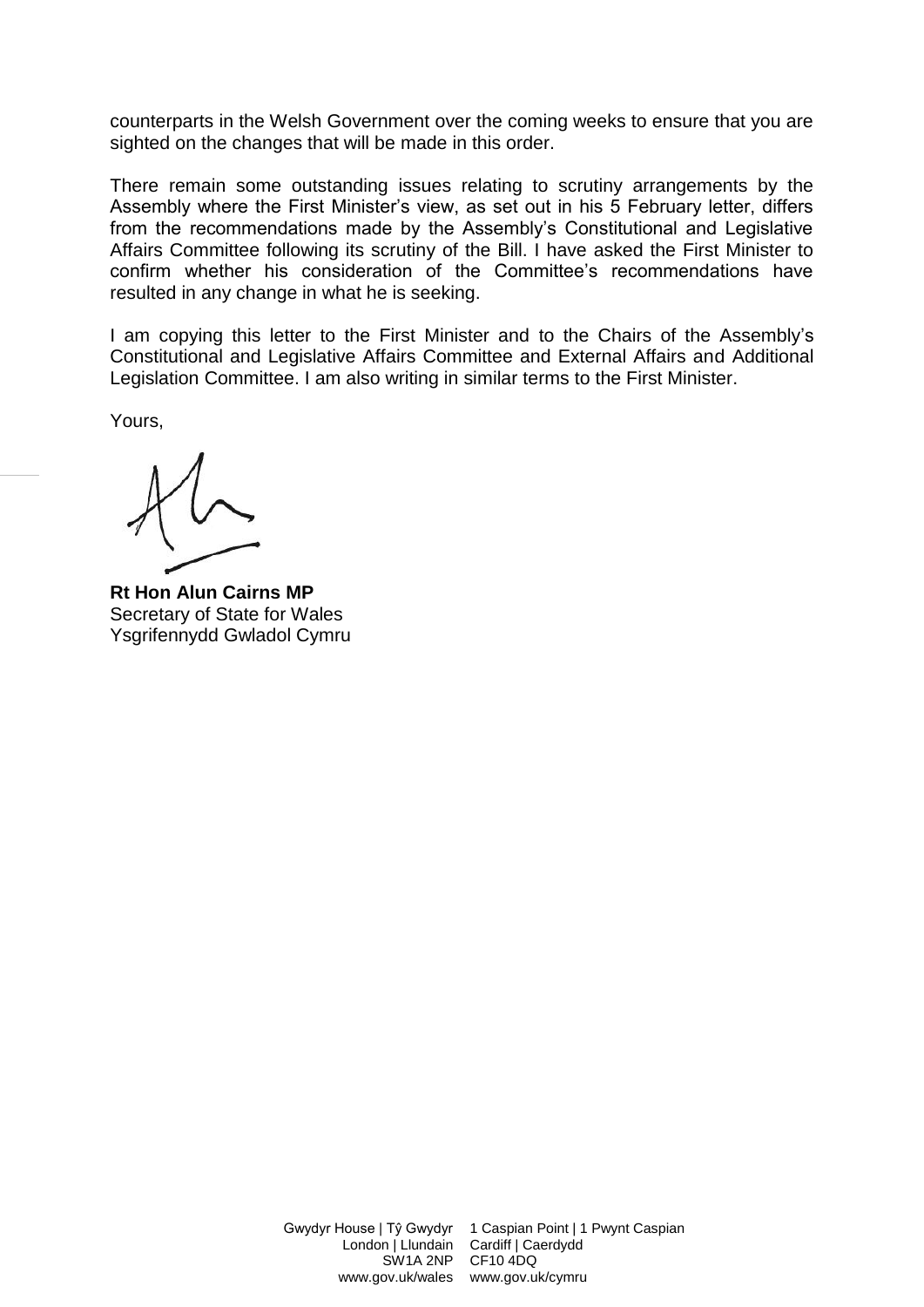## **ANNEX A - CHANGES TO THE EU (WITHDRAWAL) BILL**

### **1. Protection for the Devolution Statutes under the Correcting Power**

- 1.1 Working with Welsh Government officials, we have been able to confirm that we will not need to use the clause 7 power to correct the remaining deficiencies in the Government of Wales 2006 (GoWA) and can instead use the Bill itself or orders made under section 109 of GoWA. We will therefore table amendments to clause 7 to apply the same protection from modification to GoWA (and the Scotland Act) that currently applies to the Northern Ireland Act.
- 1.2 Subject to agreement of the drafting we will also correct the 'technical standards' reservation for all three Acts in the Bill. The change will read across to the correcting power conferred on devolved ministers in Schedule 2 Part 1. That power too will not generally be capable of modifying the Devolution Acts.
- 1.3 We announced the amendments to clause 7 at Committee Stage, to be tabled at Report Stage. We now need to draft and agree the amendments for those deficiencies that will be corrected on the face of the Bill in time for Report Stage.

### **2. Outstanding Corrections to the Government of Wales Act 2006**

#### *The technical standards reservation:*

- 2.1 UK Government and Welsh Government officials have been considering how best to remedy the deficiency in the reservation covering technical standards and requirements for products in pursuance of an EU obligation for each of the three devolution statutes. For this, and every deficiency in a reservation, we intend that the corrections should be devolution neutral, i.e. that they should not change the scope of the reservation.
- 2.2 The proposed correction to the technical standards reservation would reserve existing technical standards in relation to products as they apply immediately before exit day, including any subsequent changes that are made to those standards (as it currently works whilst we are in the EU). Technical standards for new products arising post-exit, and therefore outside of an EU obligation would not fall within the scope of the existing reservation and would not be covered by the amended reservation.
- 2.3 We will need to work with the Welsh Government and the other devolved administrations to consider any technical standards arising in future outside of the reservation, just as we would now for those that are outside of our EU obligations and are not covered by the existing reservation. This will be a matter for relevant departments to consider.
- 2.4 We have now shared the drafting of the amendment with the Welsh Government and my officials will continue to work with their counterparts in the devolved administrations to agree drafting.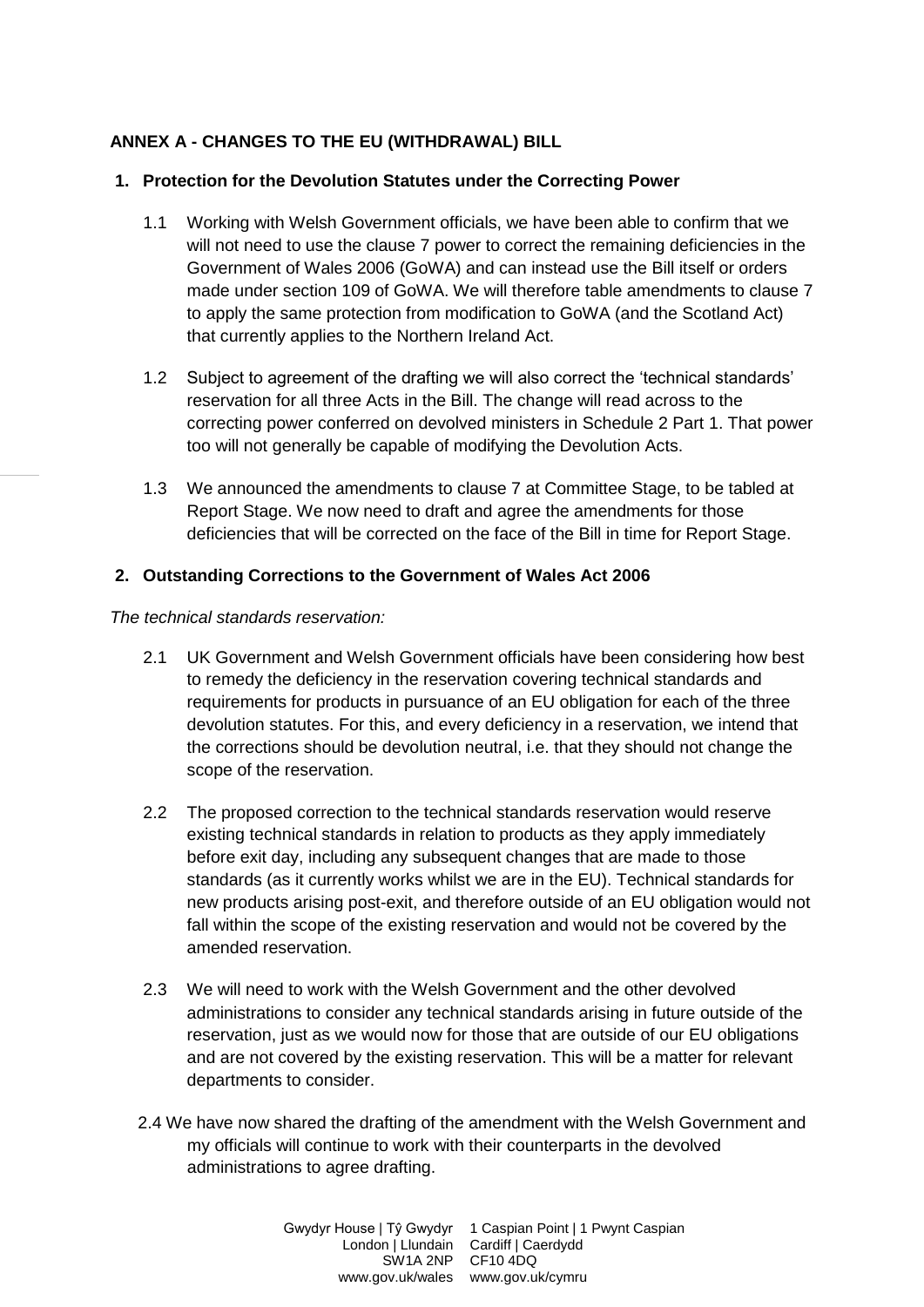#### *Deficiencies within devolved competence:*

- 2.5 In his letter of 5 February the First Minister confirmed that he wants the deficiencies within GoWA that fall within devolved competence to be corrected in the Bill.
- 2.6 In order to instruct Parliamentary Counsel in sufficient time for these to be drafted, for the drafting to be agreed and the amendments tabled for Report Stage, we will need to make progress quickly and to have instructed Counsel no later than 23 March. My officials are working with Welsh Government officials on how these deficiencies will be corrected.

### **3. Restrictions on Delegated Powers**

### *Restricting the definition of deficiency:*

- 3.1 The Commons accepted the amendment to limit the scope of the clause 7 power to amend only those deficiencies that are listed in subsection (2) of clause 7, while providing a 'sweeper' provision to ensure deficiencies not on the list but of a 'similar kind' to those on the list are recognised as also being deficiencies.
- 3.2 The new power to add to this list of definitions is available to UK ministers. In line with our commitment at the despatch box, we will consider closely any suggestions put forward for additional definitions of deficiencies that you identify in your own laws. We would expect any definitions added to the list to apply to the power for ministers in both the UK Government and devolved administrations. This is important to ensure that there is consistency across the jurisdiction of the UK so that we can all deal with any deficiencies that arise.

#### *Enhanced explanatory material:*

- 3.3 The First Minister has confirmed that the requirements for enhanced explanatory material relating to the effect of SIs and equalities statements should not be applied to Welsh Ministers' powers. I will keep you informed if there are any further changes to the provisions on explanatory material.
- 3.4 We have been considering further the question of how this duty should apply in relation to the joint procedure. The joint procedure is a means to ensure scrutiny by Parliament and the relevant devolved legislature where it is appropriate that both consider the legislation, for example where correcting a deficiency in an existing joint instrument. We would not want it to be viewed as a means to avoid scrutiny by not having to provide the same level of explanatory material. We therefore think that it is correct for the duty to continue to apply to a UK minister when legislating jointly with a devolved minister.
- 3.5 This would mean that the material that is required to be produced by the UK minister would be available to the relevant devolved legislature to consider. But the duty would apply to the UK minister only, not to the devolved minister.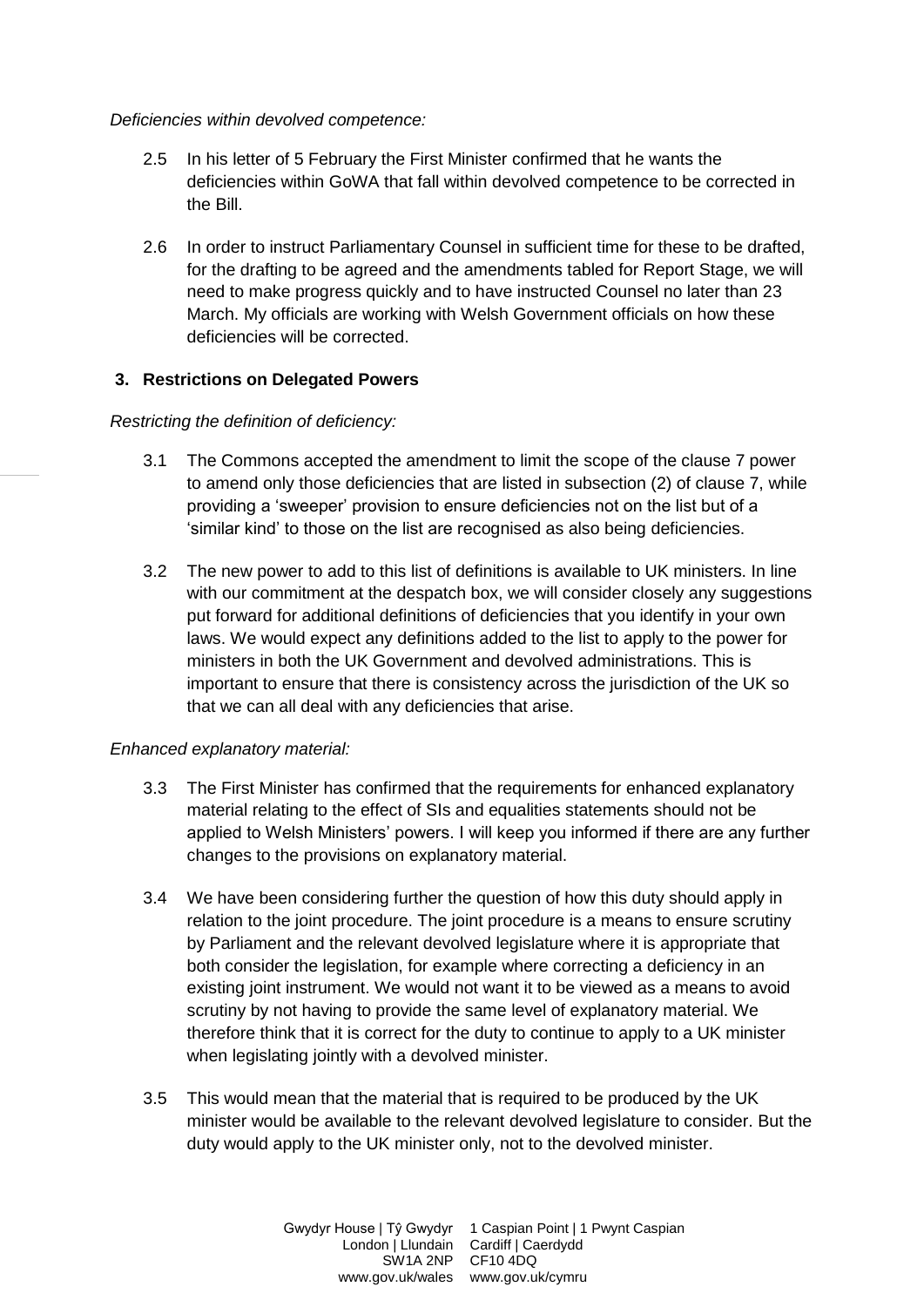## **4. Scrutiny Arrangements**

#### *The 'made affirmative' procedure:*

- 4.1 In its report on the EU (Withdrawal) Bill the Assembly's Constitutional and Legislative Affairs Committee ("the Committee") recommended that the 'made affirmative' procedure is available for the exercise of the Bill powers by the Welsh Ministers. The First Minister also asked for this in his 5 February letter. The Scottish Government have confirmed that this should be available to the Scottish Ministers. We have also confirmed with the Northern Ireland Civil Service that we will make the procedure available to Northern Ireland departments.
- 4.2 My officials will work with yours, and those in the Devolved Administrations to ensure that the amendments deliver the intended effect and work properly in the context of each legislature's procedures.

## *The 'sifting committee' procedure:*

- 4.3 The Committee recommended that the provisions relating to a sifting committee in the Bill should be extended to scrutiny of instruments laid before the Assembly and that it should be binding, going further than the procedure that has been applied in the Bill in relation to UK Ministers. However, the First Minister has stated that such a procedure should not apply to the Welsh Ministers' powers.
- 4.4 I recognise that this is a question for the Assembly and Welsh Government to consider and I would be grateful for your thoughts on how you would like us to proceed. It is worth noting that amending the scrutiny arrangements in the Bill will be within the legislative competence of the Assembly and so this does not necessarily need to be addressed in the Bill, but could be dealt with in new Assembly legislation if that were more appropriate.

# *Further changes to scrutiny:*

4.5 I have previously invited you to comment on any other changes that you would wish to be made to the scrutiny arrangements for the Welsh Ministers' powers. If there are any such changes I would be grateful for confirmation of what they would be at the earliest opportunity.

# **5. Technical and Consequential Changes**

## *Severance of ultra vires provision in Schedule 2 regulations:*

- 5.1 A question has been raised by Welsh Government legal advisers and Scottish Parliament legal advisers as to the effect of the provision requiring that Schedule 2 regulations can only be made where they are within competence.
- 5.2 The current drafting stipulates that no regulations can be made unless every provision is within competence. The point has been made that this could prevent the courts from applying the usual principle of severance, by which they could